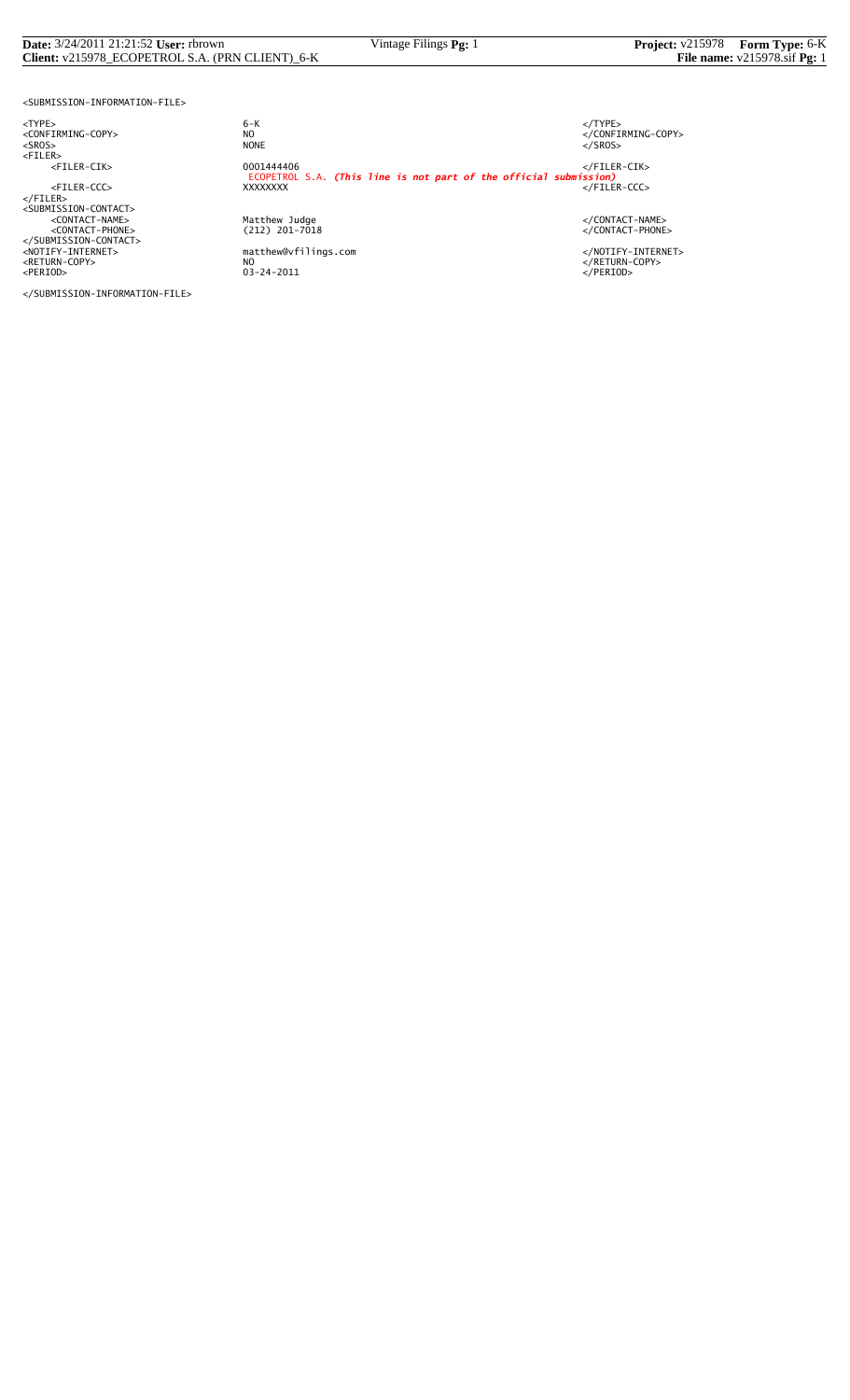## **SECURITIES AND EXCHANGE COMMISSION Washington, D.C. 20549**

 $\overline{a}$ 

 $\overline{a}$ 

 $\overline{a}$ 

 $\overline{a}$ 

## **FORM 6-K REPORT OF FOREIGN PRIVATE ISSUER PURSUANT TO RULE 13a-16 OR 15d-16 OF THE SECURITIES EXCHANGE ACT OF 1934**

March 2011

Commission File Number: 333-153452

**ECOPETROL S.A.**

*(Exact name of registrant as specified in its Charter)*  $\overline{a}$ 

> Carrera 7 No. 37 – 69 BOGOTA – COLOMBIA

*(Address of registrant's principal executive offices)*

Indicate by check mark whether the registrant files or will file annual reports under cover Form 20-F or Form 40-F.

Form 20-F  $\boxtimes$  Form 40-F  $\Box$ 

Indicate by check mark if the registrant is submitting the Form 6-K in paper as permitted by Regulation S-T Rule 101(b)(1):

 $Yes$   $\Box$  No  $\boxtimes$ 

Indicate by check mark if the registrant is submitting the Form 6-K in paper as permitted by Regulation S-T Rule 101(b)(7):

 $Yes$   $\Box$  No  $\boxtimes$ 

Indicate by check mark whether by furnishing the information contained in this Form, the registrant is also thereby furnishing the information to the Commission pursuant to Rule 12g3-2(b) under the Securities Exchange Act of 1934.

Yes □ No ⊠

If "Yes" is marked, indicate below the file number assigned to the registrant in connection with Rule  $12g3-2(b)$ : 82- $N/A$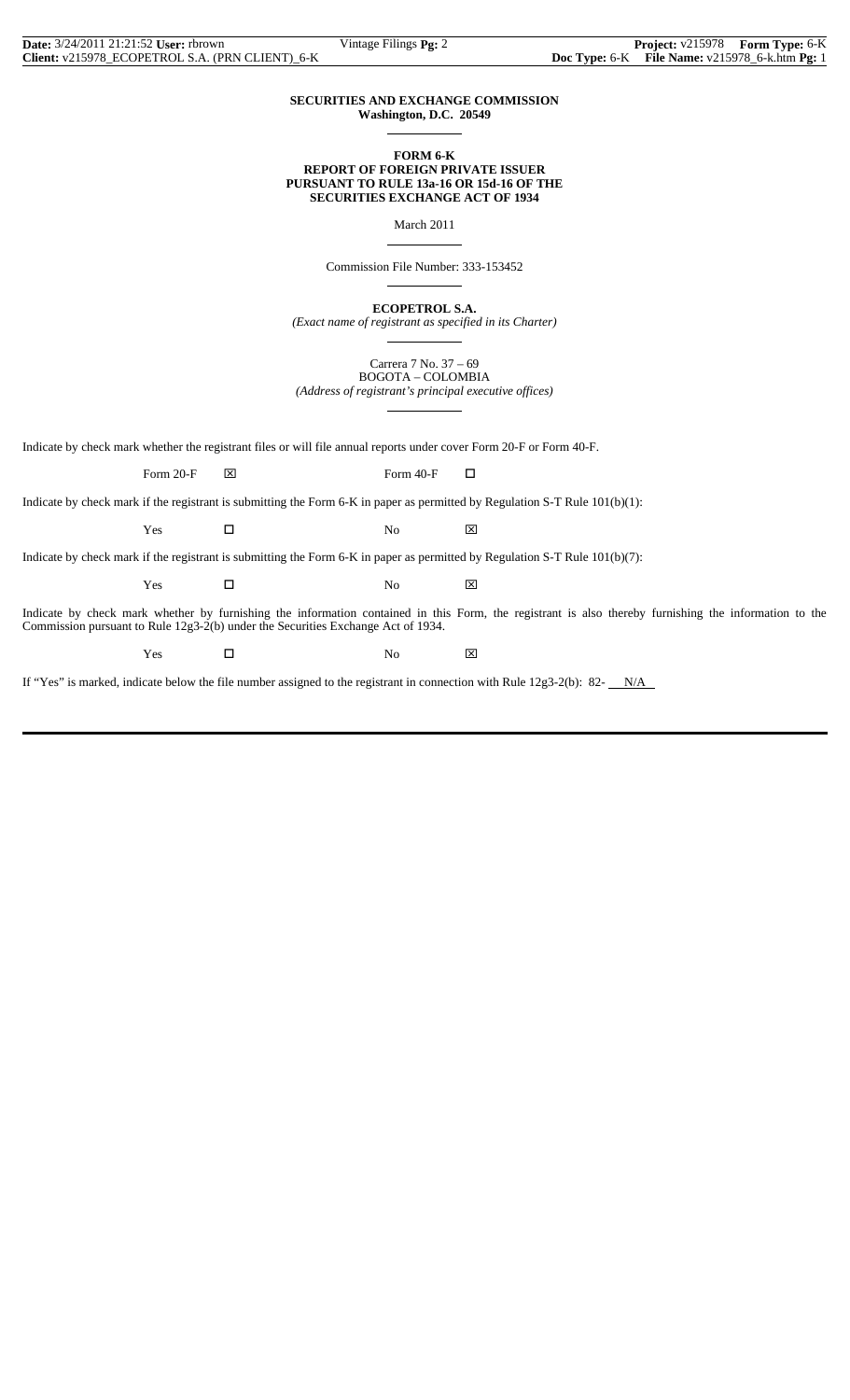| <b>Date:</b> 3/24/2011 21:21:52 User: rbrown    | Vintage Filings <b>Pg:</b> 3 | <b>Project:</b> $v215978$ <b>Form Type:</b> 6-K         |  |
|-------------------------------------------------|------------------------------|---------------------------------------------------------|--|
| Client: v215978 ECOPETROL S.A. (PRN CLIENT) 6-K |                              | <b>Doc Type:</b> 6-K File Name: $v215978$ 6-k.htm Pg: 2 |  |

## PRESS RELEASE

## **ECOPETROL S.A. ANNOUNCES RESULTS OF THE COMPANY'S ANNUAL GENERAL SHAREHOLDERS' MEETING**

BOGOTA, Colombia, March 24, 2011. Ecopetrol S.A. (BVC: ECOPETROL; NYSE: EC; BVL: EC; TSX: ECP) ("Ecopetrol" or the "Company"), Colombia's integrated oil and gas company, announced the resolutions which were approved by the Company's shareholders at the Company's Annual General Shareholders' Meeting, held today in Bogota.

The main resolutions were:

- Approval of the reports presented by the CEO and the Board of Directors.
- Approval of the Company's unconsolidated and consolidated financial statements for the year ended December 31, 2010.
- The distribution of an annual per share dividend payment of COL\$145. The ordinary dividend will be distributed in three installments as follows: COL\$49 per share to be paid on April 25, 2011, COL\$48 per share to be paid on July 25, 2011 and COL\$48 per share to be paid on October 25, 2011, to shareholders who are of record ten (10) stock business days before the relevant payment date.
- The election of the following members to the Board of Directors: Minister of Finance, Minister of Mines and Energy, and Director of Planning Department, all of them representing the Government of Colombia; and of the following independent members: Mr. Fabio Echeverri Correa, Mr. Joaquin Moreno Uribe, Mr. Federico Renjifo Velez, Mr. Henry Medina Gonzalez, Mr. David Rojas Castro and Mr. Mauricio Cardenas Santamaria.
- The election of KPMG LTDA as Statutory and External Auditor of ECOPETROL S.A. and its affiliates. The total fee for the auditory services amounts to COL\$4,330 million excluding VAT.
- Approval of amendments of Ecopetrol S.A.'s Bylaws in conformity with the proposal submitted to the shareholders.

The complete agenda and all related materials concerning the Company's Annual General Shareholders' Meeting are available on the Company's website: www.ecopetrol.com.co.

## **Bogota, Colombia – March 24, 2011**

*Ecopetrol is Colombia's largest integrated oil & gas company, where it accounts for 60% of total production. It is one of the top 50 oil companies in the world and the fourth largest oil company in Latin America. The Company is also involved in exploration and production activities in Brazil, Peru and the United States Gulf Coast, and owns the main refineries in Colombia, most of the network of oil and multiple purpose pipelines in the country, petrochemical plants, and it is entering into the biofuels business.*

# ENERGÍA PARA EL FUTURO

Dirección de Relacionamiento con el Inversionista Tel: 2345190 – Fax: 2345648 investors@ecopetrol.com.co www.ecopetrol.com.co

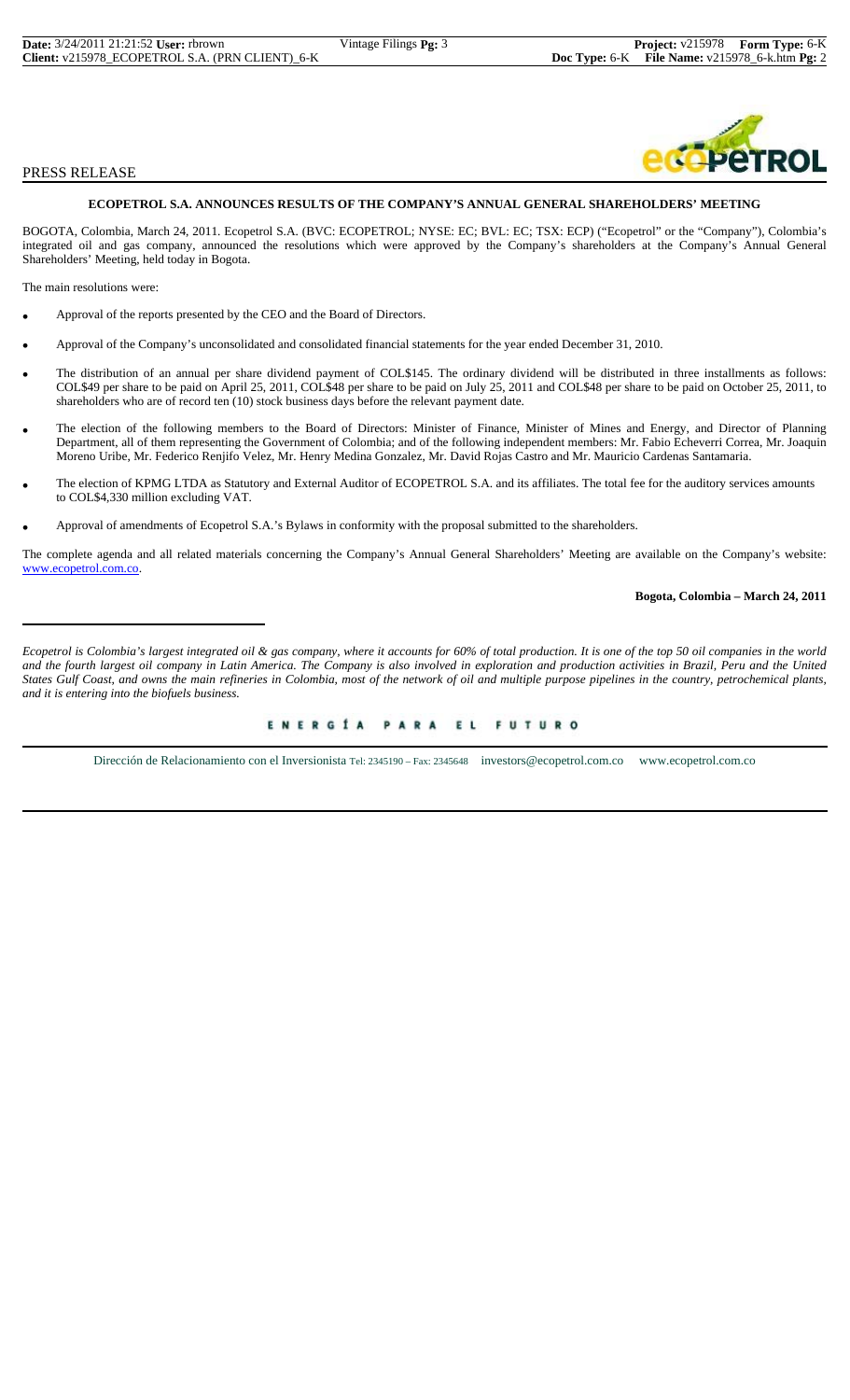

## PRESS RELEASE

*This release contains forward-looking statements relating to the prospects of the business, estimates for operating and financial results, and those related to growth prospects of Ecopetrol. These are merely projections and, as such, are based exclusively on the expectations of management concerning the future of the business and its continued access to capital to fund the Company's business plan. Such forward-looking statements depend, substantially, on changes in market conditions, government regulations, competitive pressures, the performance of the Colombian economy and the industry, among other factors; therefore, they are subject to change without prior notice.*

## **Contact us for any additional information:**

**Investor Relations Alejandro Giraldo** Phone: +571-234-5190 Email: investors@ecopetrol.com.co

**Media Relations (Colombia) Mauricio Téllez** Phone: + 571-2345377 Fax: +571-2344480 Email: mtellez@ecopetrol.com.co

Website: www.ecopetrol.com.co

ENERGÍA PARA EL FUTURO

Dirección de Relacionamiento con el Inversionista Tel: 2345190 – Fax: 2345648 investors@ecopetrol.com.co www.ecopetrol.com.co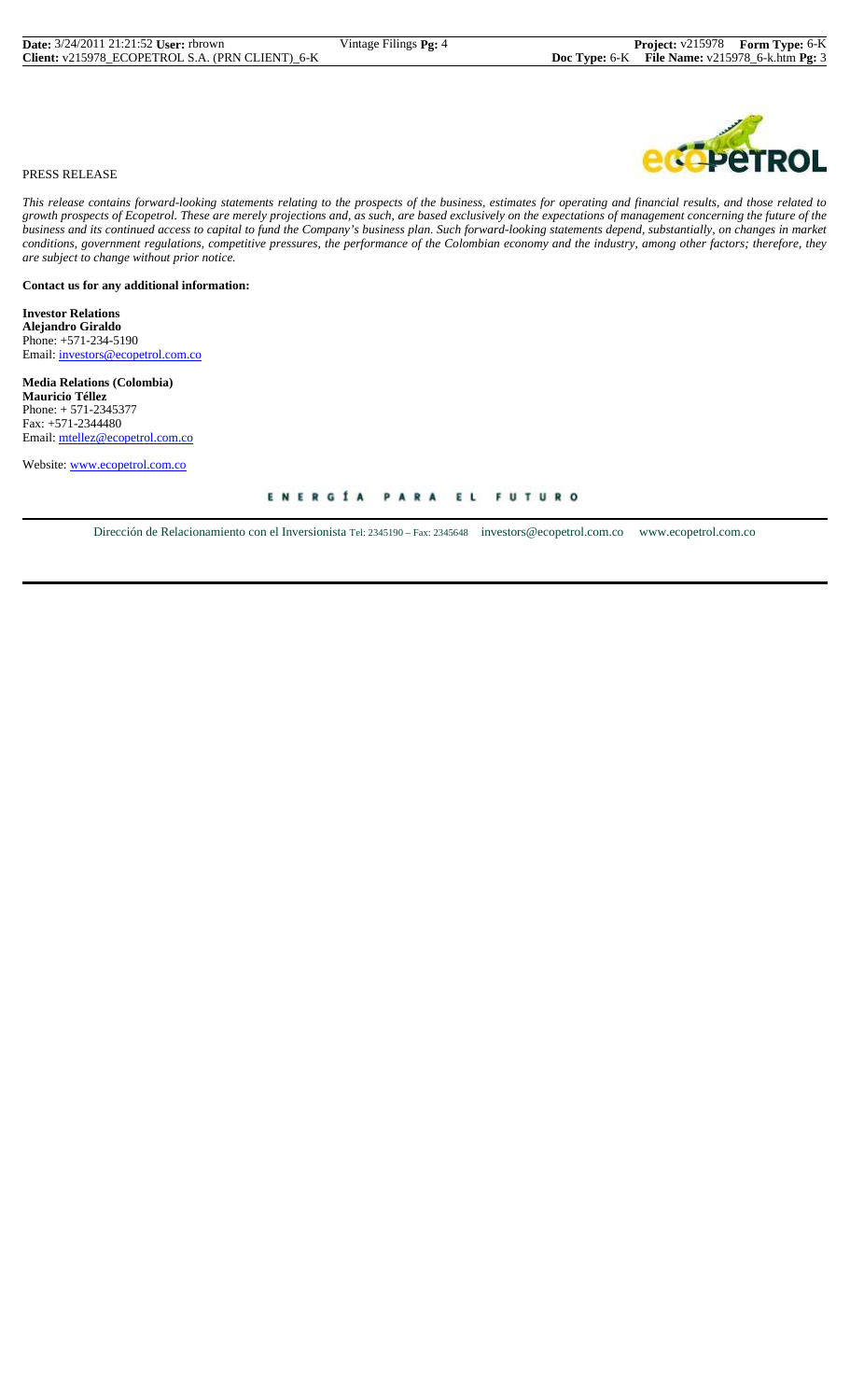| <b>Date:</b> 3/24/2011 21:21:52 User: rbrown    | Vintage Filings Pg: 5 | <b>Project:</b> v215978 Form Type: 6-K             |  |
|-------------------------------------------------|-----------------------|----------------------------------------------------|--|
| Client: v215978 ECOPETROL S.A. (PRN CLIENT) 6-K |                       | Doc Type: $6-K$ File Name: $v215978$ 6-k.htm Pg: 4 |  |

## SIGNATURE

Pursuant to the requirements of the Securities Exchange Act of 1934, the Registrant has duly caused this report to be signed on its behalf by the undersigned, thereto duly authorized.

Date: March 24, 2011

Ecopetrol S.A.

By: /s/ Adriana M. Echeverri

 Name: Adriana M. Echeverri Title: Chief Financial Officer